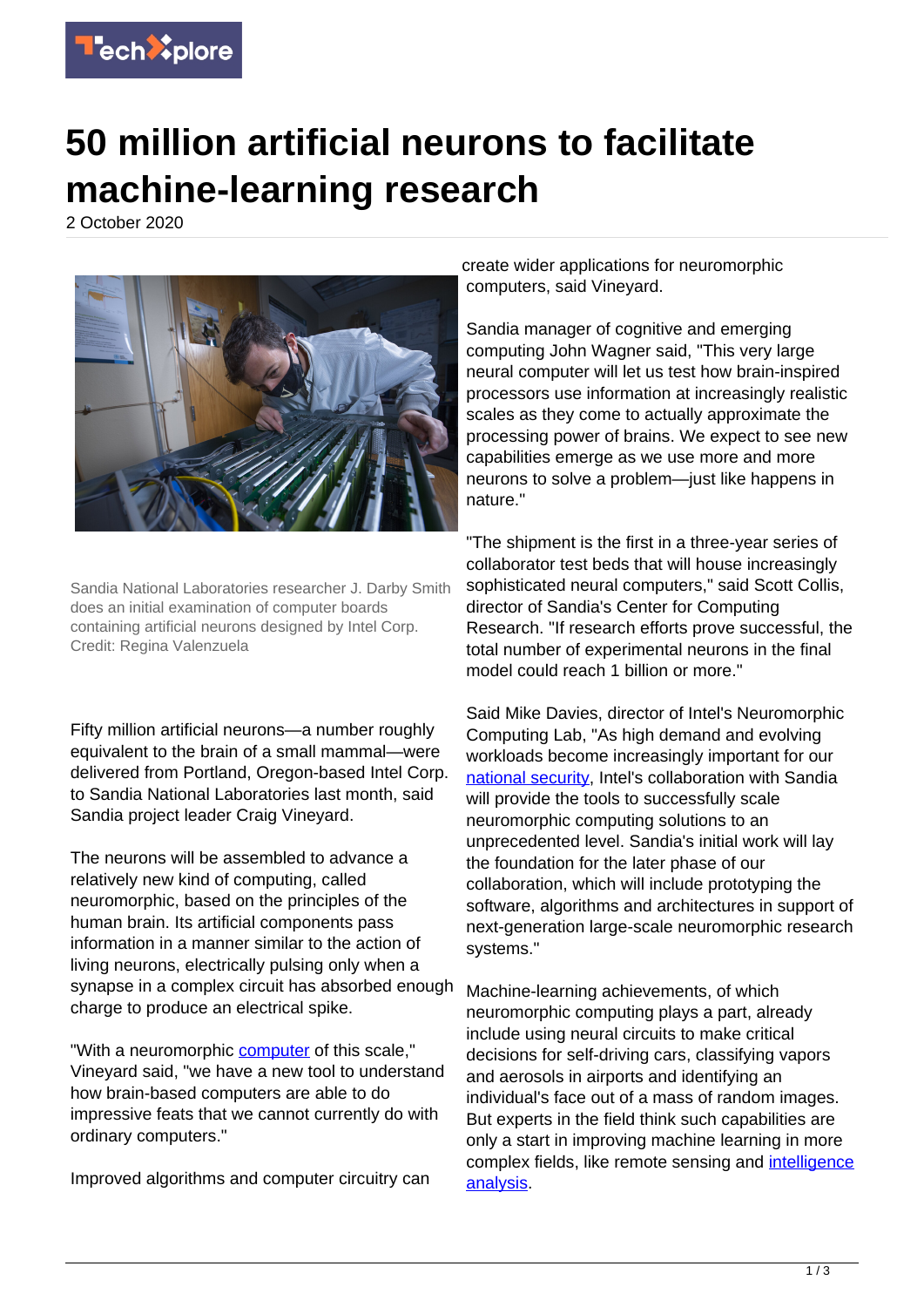

Added Wagner, "We have been surprised that neural computers are not only good at processing images and data streams. There is growing evidence that they excel at computational physics simulations and other numerical algorithms."

Sandia artificial intelligence researcher Brad Aimone said, "In terms of neural-inspired computing uses, we are still in the infancy of the explosion to come."



Computers with [artificial neurons](https://techxplore.com/tags/artificial+neurons/) act through mathematical approximations, rather than forcing a problem's solution into conventional computing paths that may contain a forest of inessential steps, said Vineyard.



Computer boards like this, containing artificial neurons, will serve as the foundation of a multiyear collaboration on neuromorphic computing between Sandia National Laboratories and Intel Corp. Credit: Intel Corp

## **Explosion of uses to come from neural-inspired computing**

Intel, a commercial computer chipmaker, and Sandia, a national security lab, aim to explore the effects of increased scale on the burgeoning field of artificial intelligence in commercial and defense areas, respectively.

For both areas, "what's still to be determined are the extent of problems that can be solved by AI and the best [algorithm](https://techxplore.com/tags/algorithm/) and architectures to use to solve them," Vineyard said. "We can now build these systems at scale, but which algorithms and architectures would best capitalize on the fabrication advances are unknown."

But machinery based on circuitry that involves strong electrical spikes, like the biological brain's operation, has been delayed because "many algorithms that exist today are based upon developers making efficient use of mainstream computer architectures," said Vineyard. "But brains operate differently, more like the interconnected graphs of airline routes, than any yes-no electronic circuit typically used in computing. So, a lot of brainlike algorithms struggle because current computers aren't designed to execute them."

## **Neural algorithms on neural computers may just hum along**

An additional aim for Vineyard and colleagues, who already have small prototypes of two and eight chips in Intel's most advanced class of neuron sets, called Loihi, is to add enough [neurons](https://techxplore.com/tags/neurons/) that algorithms based on brain-like logic can be employed on brain-like computer architectures.

By using emerging brain-inspired architectures to do research and development, "we'll be providing new approaches and abilities from which novel algorithms can emerge," said Vineyard.

Provided by Sandia National Laboratories